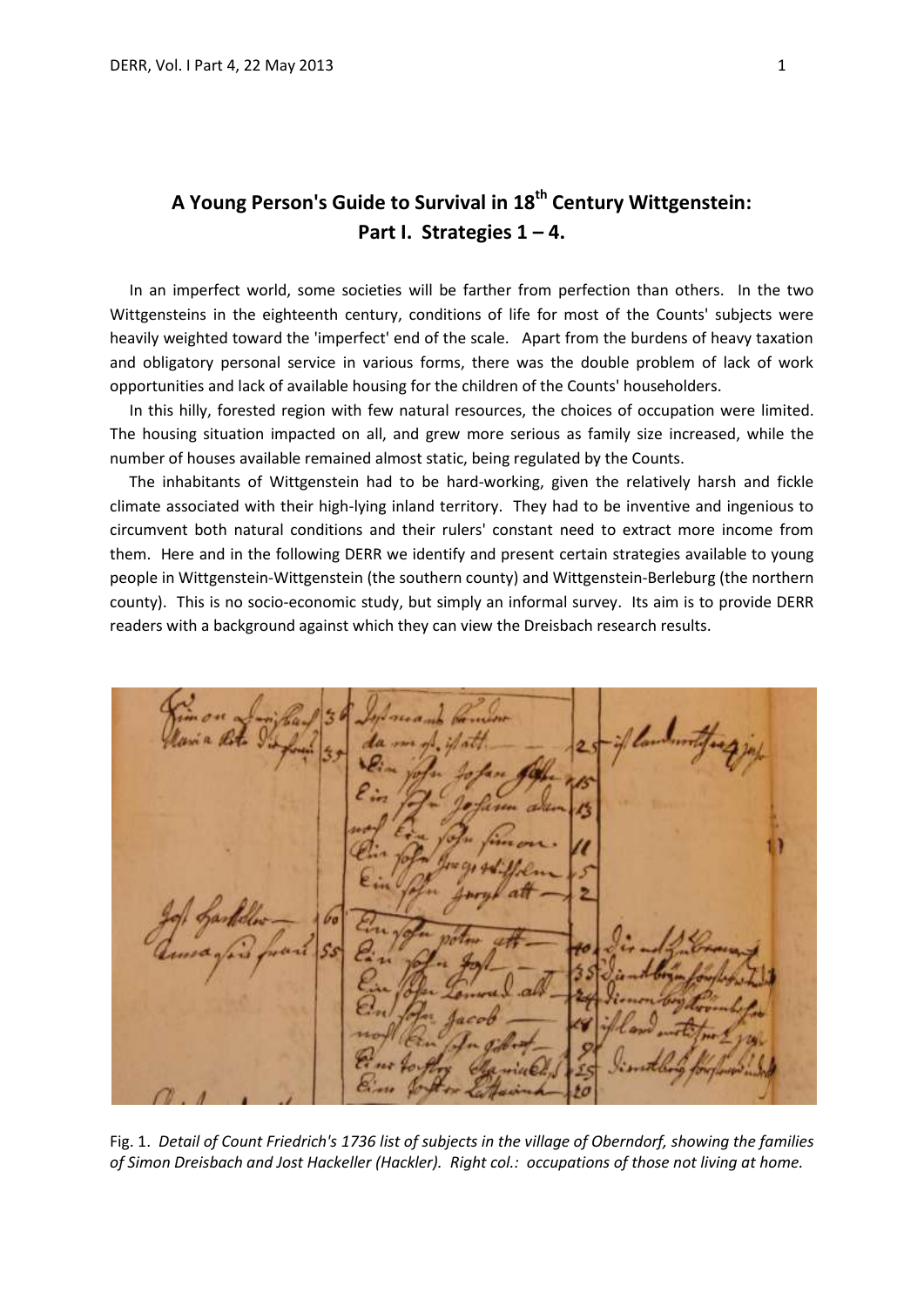### **Strategy no. 1. Find work elsewhere.**

In Fig. 1 we see listings of two of the households in Oberndorf in 1736, that of Simon Dreisbach and that of Jost Hackeller. The first person to be listed in the household of **Simon and Maria Kette Dreisbach** is "the man's brother Mannus, age 25". He is serving in the Count's militia for a period of four years. This is **Simon's youngest brother Hermannus (Mannus)**, whose rightful place in our survey is under Strategy no. 2.

# **1736-38: the Hackeller (Hackler) offspring of Oberndorf find work away from home.**

 Jost Hackeller (Hackler) has five grown children working elsewhere. They have no immediate connection to the Dreisbachs, but their work activities will serve well to exemplify Strategy no. 1.

• Son **Pöter**, age 40, is working in Bermershausen (a village a few kilometers from Oberndorf).

- **Jost**, 35, is working for the Count's forester, Wunderlich. This is probably Gilbert Wunderlich in neighboring Rüppershausen, quite near Oberndorf.
- Son **Conrad**, 24, seems to be working for someone called Krömbeher.
- **Jacob**, 18, is a *"landmilizer"* like Mannus Dreisbach, and is serving for two years.
- Daughter **Maria Eliss(abeth)**, 25, is also working for the Count's forester, Wunderlich.

### **1737 and 1738: where are the Hackeller offspring now?**

 There is a surprising amount of mobility among the Hackellers, which is not unusual in the Wittgenstein context. In the listings of the Count's subjects for the following two years, we find rather frequent changes in the Hackellers' work situations.

**• Pöter**, the eldest, has left Bermershausen and is at home in 1737, but in 1738 at age 42 he is working in nearby Rüppershausen.

**• Jost** has left forester Wunderlich and in 1737 he is working somewhere across the border in neighboring Siegerland (Nassau-Siegen). In 1738, at 36, he is still there.

- **Conrad** was briefly in the militia in 1737 and in 1738, at 34, he is working in Erndtebrück.
- **Jacob** remains in the militia for his two year stretch, and in 1738 at 20, he is still a militiaman.

**• Maria Eliss(abeth)** has left forester Wunderlich and is back home in 1737. In 1738, at 26, she is still at home.

• Younger sister **Catherina**, 21, has found work in or near the village of Zinse in 1737, but in 1738 she is a maid-servant in the village of Sassmanhausen until her work there ends on 31 August.

 All but one of the siblings found more or less temporary work within Wittgenstein-Wittgenstein. Jost found work across the border in Nassau-Siegen, and can have had to obtain permission from the Count's authorities to stay there. He may have had to pay an exit fee as well. Jost is just one small part of the fairly continuous exodus of Wittgensteiners to the more populous and prosperous towns of Nassau-Siegen and the employment opportunities there.

 For many, this strategy was necessary but not ideal. The work the Hackeller/Hackler siblings found seems to have been of short duration and was not likely to provide a foundation upon which to build a life. *<sup>1</sup>*

#### **Did the Dreisbachs use this strategy?**

1

 **Martin Dreisbach** (Raumland, 1717 – Buffalo Valley, Union Co., PA, 1799) seems to have done so. He left Raumland for work reasons and went to Krombach in Nassau-Siegen, though we have no

 $1$  These lists of the Count's subjects in Oberndorf in Wittgenstein-Wittgenstein, are found in the Princely Archive of Sayn-Wittgenstein-Hohenstein, Bad Laasphe, in the collection *WA W 56*, pages 41b, 48a and 68b.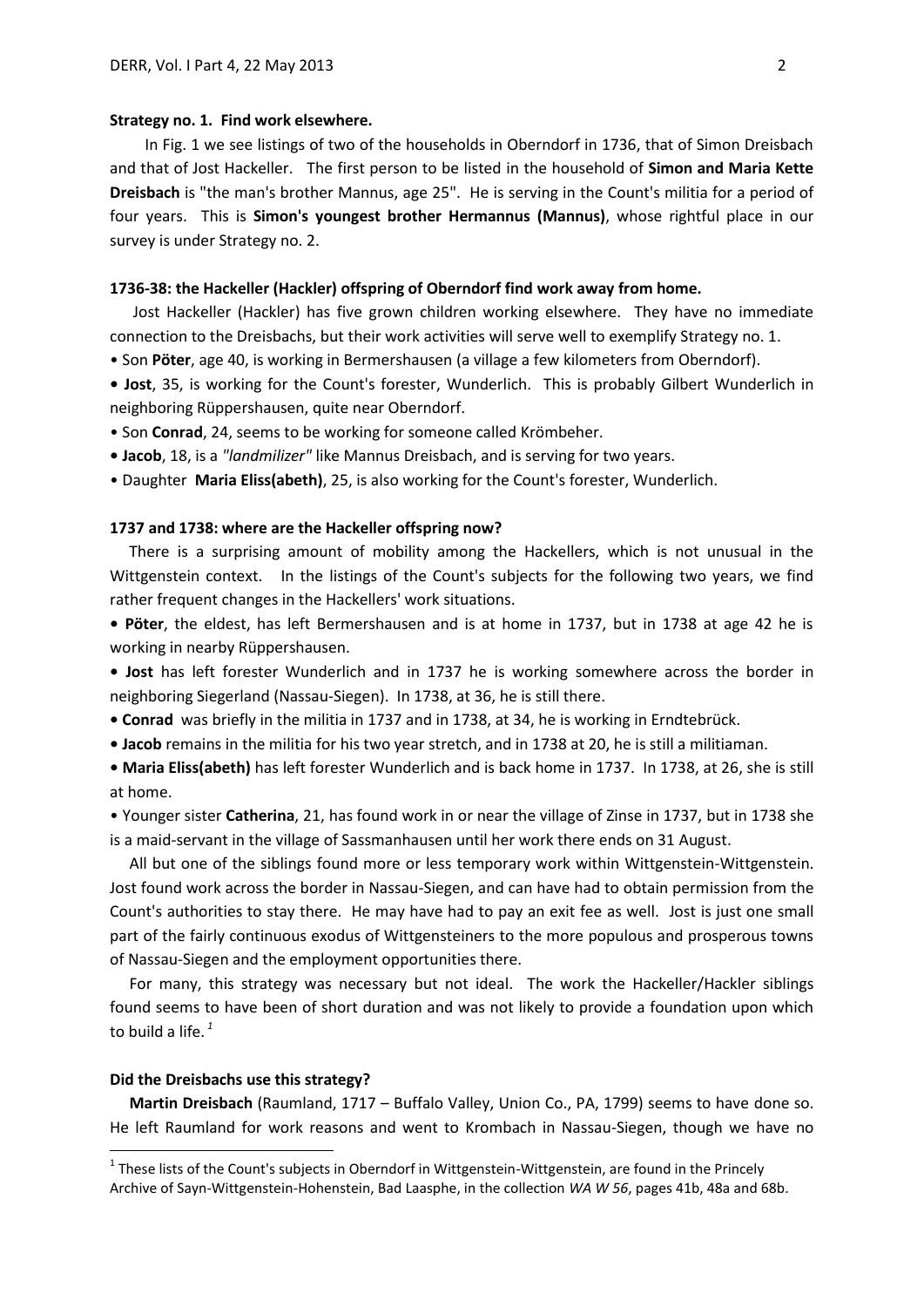details. His marriage in Krombach at age 25 to Anna Eva Hoffman (1722-1789) implies that he had left Raumland when much younger, giving him time to get established in Krombach and start a family there.

 An examination of records from other parts of Wittgenstein would doubtless provide examples of more Dreisbachs who left home to find work. **Simon Dreisbach's eldest son Jost**, at age 21, worked for a time in 1741 at the Count's property and sawmill at Ludwigseck. **Simon's brother Mannus**, after leaving the militia (see Strategy no. 2), worked at Castle Wittgenstein in Laasphe, possibly laboring on its large farm.<sup>2</sup>



Fig. 2. The two Wittgensteins and Nassau-Siegen in the  $18<sup>th</sup>$  century.

*Wittgenstein villages, etc., mentioned in DERR no. 4: 1, Balde 2. Feudingen 3. Raumland 4. Amtshausen 5. Steinbach 6. Oberndorf 7. Rüppershausen 8. Berghausen 9. Richstein 10. Grossenbach 11. Ludwigseck*

*12. Erndtebrück*

*The village of Dreisbach in Nassau-Siegen is now part of Dreis-Tiefenbach in Siegen-Wittgenstein.*

# **Strategy no. 2. Sign up for military service.**

1

 Entering the Count's militia can be considered a survival strategy. The number of years to be served was stipulated at the outset, offering more certainty than many other types of work. We have seen how 18-year old Jacob Hackeller signed up for military service under the Count for a term of two years. **Mannus Dreisbach**, who enrolled for four years of service, possibly in the early 1730's, can have been thinking strategically, especially if he did not have a taste for farm work at home with Simon. However, considering that by 1736 there were five children under fifteen in Simon's and Maria Katharina's family, and that the farm was in serious need of manpower while Simon was sitting in the Count's prison in Castle Wittgenstein from Oct. 1735 to late spring 1737 (more on that later), Mannus's being away in the militia was inopportune, to say the least.

 $2$  For both Jost and Mannus Dreisbach see the 1741 list of Oberndorf subjects in the Princely Archive of Sayn-Wittgenstein-Hohenstein, Bad Laasphe, under *WA W 51*, p.114a.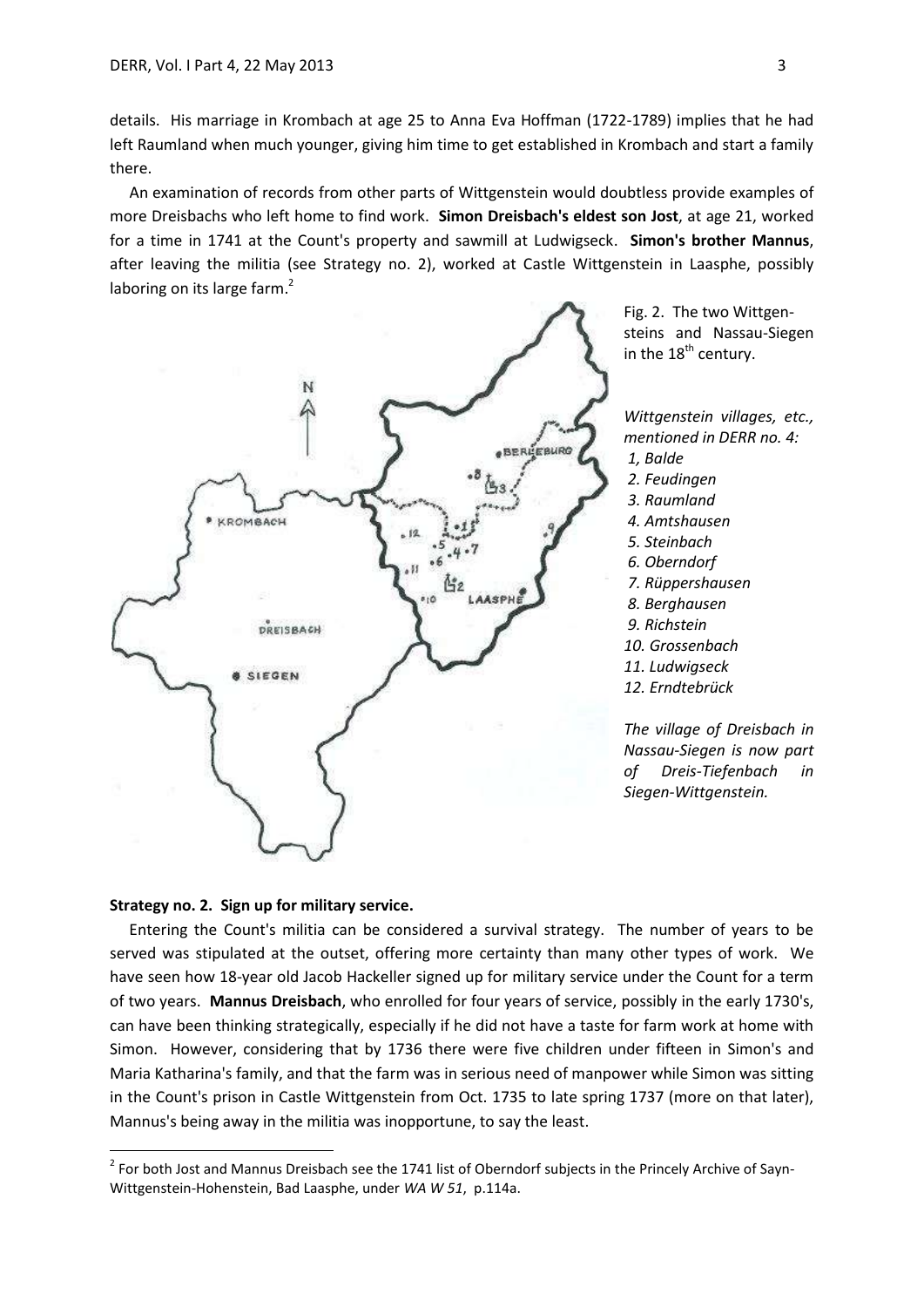At other times the men of the villages had no choice. Early in 1737 there were revolts and unrest in farm villages in the neighboring territory of Hessen. Not only both Wittgensteins, but other territories in the region were expected to contribute troops when their powerful Hessian neighbor called for them. The southern Count's list of his subjects in 1737 shows many men serving in his militia. However, this military information was crossed out, and "befreyt" (freed and sent home) was written in instead. Fortunately for these temporary soldiers, the uprisings in Hessen had been quickly quelled, and the 'foreign' soldiers were no longer needed. <sup>3</sup> Sadly, some young men were not so lucky, for In this same period there was a far more serious type of conscription going on in Wittgenstein and elsewhere in Europe, perpetrated by what one might call "the tall soldier kidnappers".

## **The negative side of Strategy no. 2. A digression: "The tall soldier kidnappers".**

 Young men in Wittgenstein had to be on their guard. King Friedrich Wilhelm II of Prussia, who reigned from 1713 to 1740, wanted his soldiers to be impressively tall, and he sent his recruiting agents across Europe to bring back 'big men'. The reward paid to the recruiters was considerable, and therefore these agents often resorted to kidnapping. Two instances of this are mentioned as taking place on either side of Oberndorf – one just outside Erndtebrück, and the other in nearby Feudingen. In the Feudingen instance, the recruiters were actually busy measuring the height of one victim, while his friend managed to run away. 4



### **Strategy no. 3. Marry the house.**

1

*Fig. 3. Feudingen church, book of marriages* (Trauungen 1574-1739). *Photo from 1996 showing Wittgenstein historian Gustav Schneider holding the marriage book open at the 1611 entry, on Misericordia Sunday, of the marriage of Johannes Dreisbach from Balde and Leisen, widow of the late Arnolt Keller, Amtshausen. (Photo by Ardis Dreisbach Grosjean outside the Feudingen church, 1996.)*

*Text on bottom half of page (but excluding the last two lines): Johan . Georgen Treiß[bachs] sohn auß der Bal(the) [und] Leise[n], Arnolt Keller s[elige] Witbe zu Amps[hausen]*

 All three of our Dreisbach emigrants were born in houses which their fathers had acquired through marriage. The Wittgenstein inheritance laws were such that the eldest child, male or

<sup>3</sup> Information on this Hessian episode was kindly provided by Dr. Ulf Lückel, in a communication of 7 May 2013.

<sup>4</sup> Accounts of forcible conscription are found in the collection *WA D 14* in the Princely Archive, Bad Laasphe.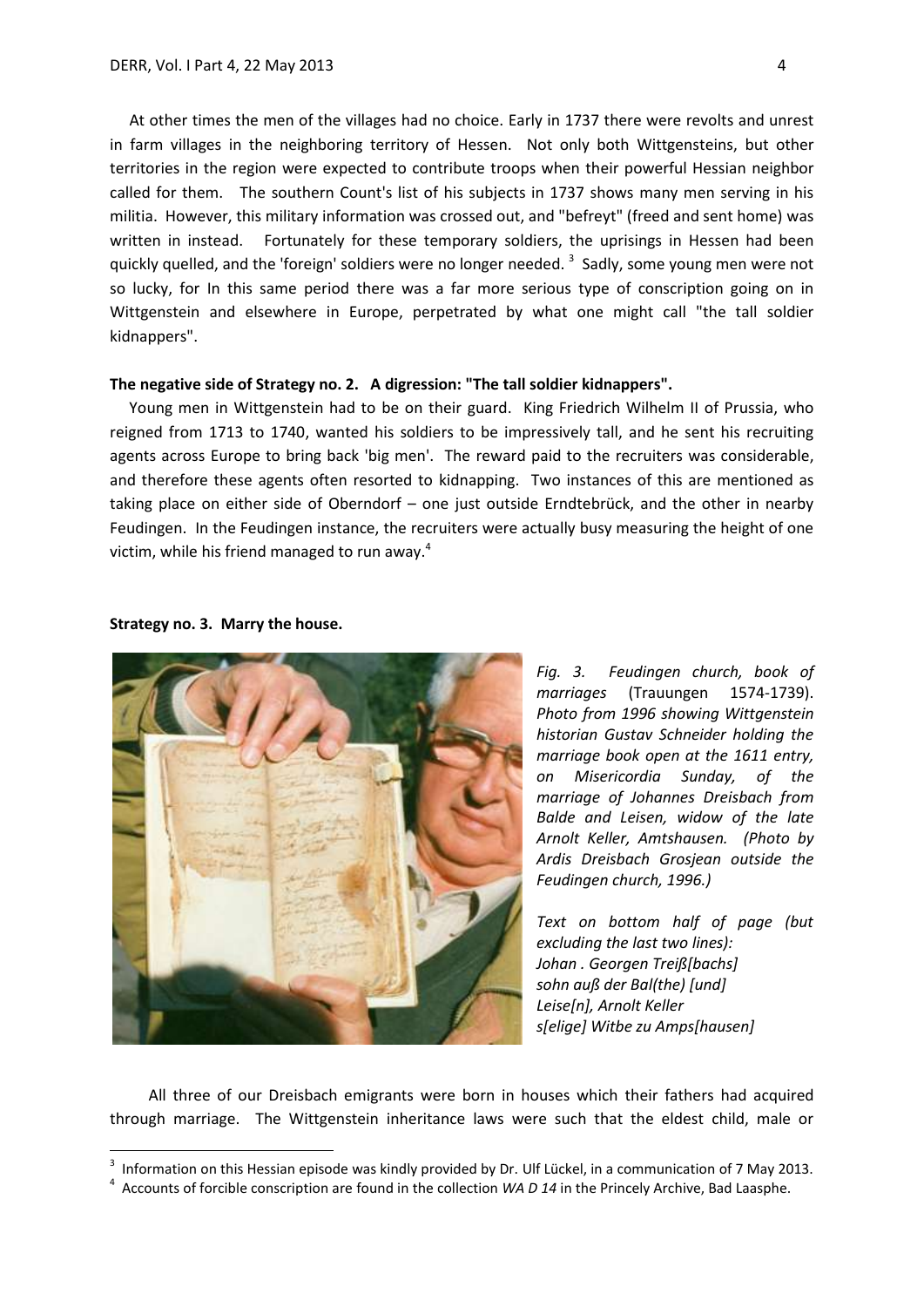1

female, inherited the right to continue renting the house from the Count. In the case of daughters, it was the husband who became the new "*Hausmann"* or householder for the Count (as always, under conditions laid down by the Count or his administration).

• In **Simon Dreisbach's** line**,** this practice of marrying the heiress began when **Johannes Treisbach** (1581-1636) left the family's house, "Wahnersch", in Balde in 1611. Leaving the northern territory of Wittgenstein-Berleburg, he moved a few kilometers to the south to the village of Amtshausen in Wittgenstein-Wittgenstein, where in 1611 he married widow **Elisabeth Keller**, nee **Hain**, of the house "Drüben die".

**Daniel Dreisbach** (1623-1685), son of Johannes and Leisen, moved from Amtshausen to the village of Steinbach, marrying before 1650 the daughter of the house, "Josts", **Catharina Benfer** (1626-1681). Their son **Georg Wilhelm Dreisbach**, (1669 – before 1712), left Steinbach and married **Margreth Sassmannshausen** of the house "Am Aberge" in Oberndorf in 1697, and it was thus that future emigrant Simon began his life there in 1698. Here was a consistently used survival strategy.

• Both **Martin Dreisbach's great-grandfather** and h**is grandfather** remained in Balde. There **Daniel,** (documented in the years 1616-1624) was recorded as a carpenter *(Zimmermeister)* in 1616. His son **Johannes** (ca. 1625/30 – 1699), survived the troubled last years of the Thirty Years' War, and was taxed as having a mill in 1647/48.<sup>5</sup> However, his son, **Hans Georg Dreisbach** (1670-1734), left Balde and found a wife in Raumland, **Anna Elisabeth Leyendecker**, heiress to the house "Leie", said to have been the largest farmhouse in Raumland. There **Martin** was born in 1717. Having many older siblings, Martin knew he would never inherit "Leie". His strategy was to leave the northern territory of Wittgenstein-Berleburg and go to Krombach in neighboring Nassau-Siegen.



*Fig. 4. "Leie" in Raumland, the birthplace of Martin Dreisbach, as it may have looked in the 18th century. From Fritz Krämer, ed.,* Raumland, Beiträge zur Geschichte unseres Dorfes, published by Gemeinde Raumland, 1975, p. 30*<sup>6</sup>*

**• Henrich Dreisbach**, the 1754 emigrant, is presumed to be the Henrich who was born to Simon Dreisbachs brother **Georg Dreisbach** in the village of Richstein in 1735. Father Georg was already in Richstein by 1730, some four or more years before he married **Katharina Feuring** (Richstein, 1714- 1744). This implies that he had first gone to Richstein to find employment, and later found and married an 'heiress', whose house name has not been identified.

<sup>5</sup> Information on the house "Wahnersch" and its inhabitants in Balde is from Werner Wied, ed., *Erndtebrück*, vol. 2, Jagdgenossenschaft Erndtebrück, Erndtebrück, 1977, p. 475.

<sup>6</sup> Reproduced with the permission of Raumland Bürgermeister emeritus Wilhelm Uellendahl. Note: a 1996 photograph of this house was included in the *Dreisbach Family Association Newsletter*, October 2012, p. 1.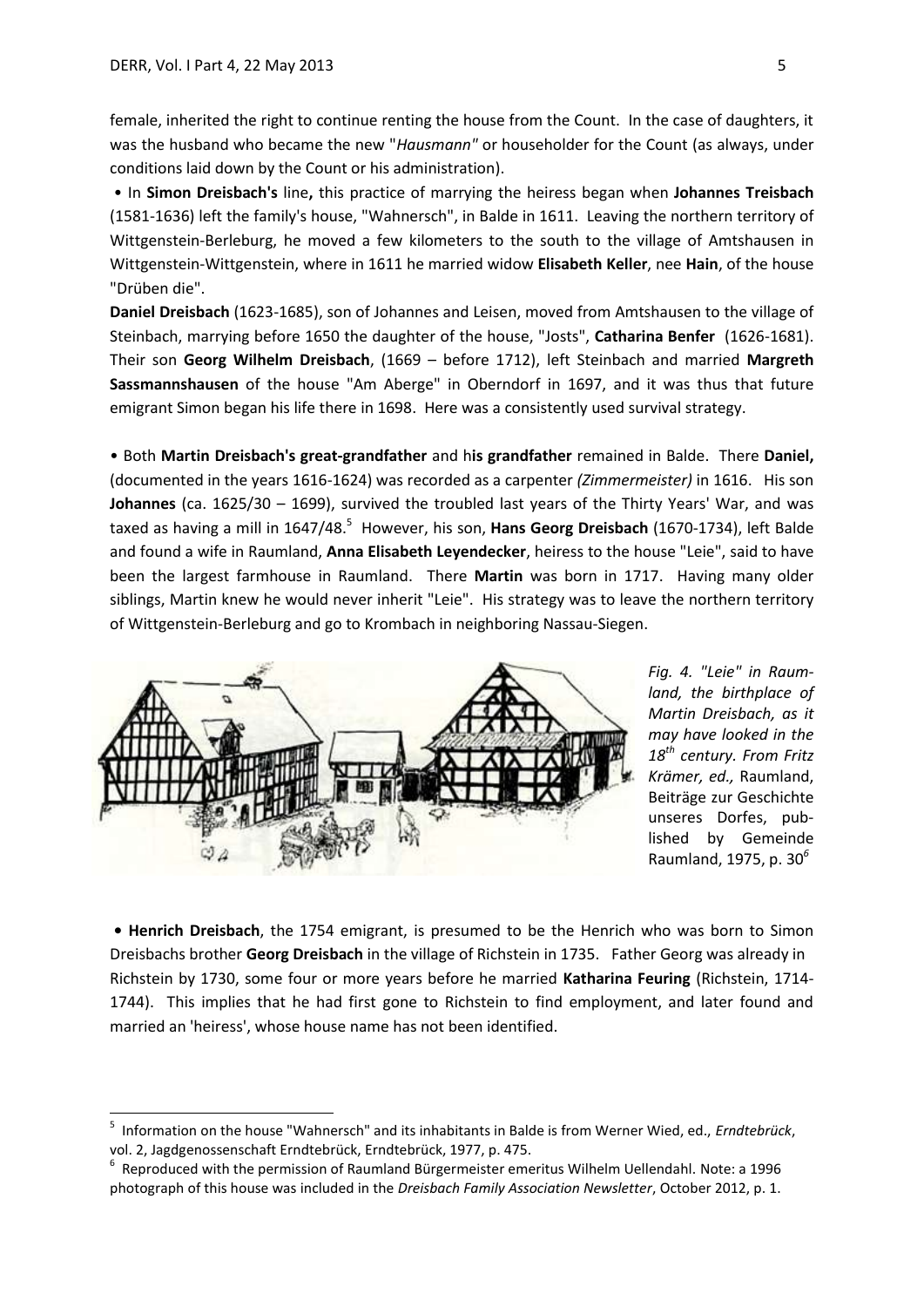1

 We are fortunate in having both a drawing and several photographs of **the Hans Georg Dreisbach house in Raumland, <sup>7</sup>** whereas pictures are lacking for **the Georg Dreisbach house in Richstein** as we do not know which house it might be. In the case of **the Simon Dreisbach house in Oberndorf**, its location is known, but at present there is only some lawn, a garden patch and few trees. The house is said to have burned down in the 1840's. <sup>8</sup>



*Fig. 5. Site of Simon Dreisbach's house, "Am Aberge", on the northfacing slope of the Aberg hill. Hidden between the Aberg and the hill in the background is a small stream, the Oberndorfer Bach, and a road that appears on 18th century maps. Photo by Marcia Dreisbach Falconer, 2012.* 

# **Strategy no. 4. Exercise a trade or have some other source of extra income.**

 Though none of our three known Dreisbach emigrants to Pennsylvania has a clear-cut history of having a trade or sideline in Wittgenstein, this was a widespread and indeed necessary practice. **Henrich Dreisbach**, who left Wittgenstein in 1754 at age eighteen and had his nineteenth birthday at sea, has left no paper trail. As the eldest child in a small household consisting only of his stepmother, Maria Birkelbach (1725-1792), his younger sister Anna Elisabeth (1738-1792) and his halfsister Maria Elisabeth (1747-1803), he was surely not idle. Henrich was only twelve at the death of his father, **Georg Dreisbach** (buried on 1 February 1748), and his widowed step-mother was only twenty-two. Moreover, she was from the town of Erndtebrück on the other side of Wittgenstein-Wittgenstein, had only been married a little more than a year and had an infant who was only six weeks old when father Georg died. It is not known what kind of support system this little family group may have had. According to the church records, Henrich's step-mother did not remarry. $^9$ Technically, Henrich stood to eventually inherit the house and be the Count's *Hausmann*. It seems likely, further, that he had been doing some kind of work since his mid-teens. Why Henrich chose to be one of the Wittgensteiners who emigrated to North America in 1754, we do not know, but he was young, and the tug of unknown opportunities in North America must have prevailed.

 As for **Martin Dreisbach**, no record of what he may have been working at while in Krombach in Nassau-Siegen has been found. His grandson, "Rev. John" Dreisbach, wrote that Martin was a

<sup>7</sup> See Note 6. An old photo of the house "Leie" was on the front cover of *The Dreisbach Book*, published in 1998.

 $^8$  Oral information from Gustav Schneider, 1996, and also from an elderly Aberg neighbor, a Frau Schlabach.

<sup>&</sup>lt;sup>9</sup> Jochen Karl Mehldau, *Nachfahrenliste Dreisbach, Georg 1701b* (Descendants of Georg Dreisbach), received from him on 3 December 2011.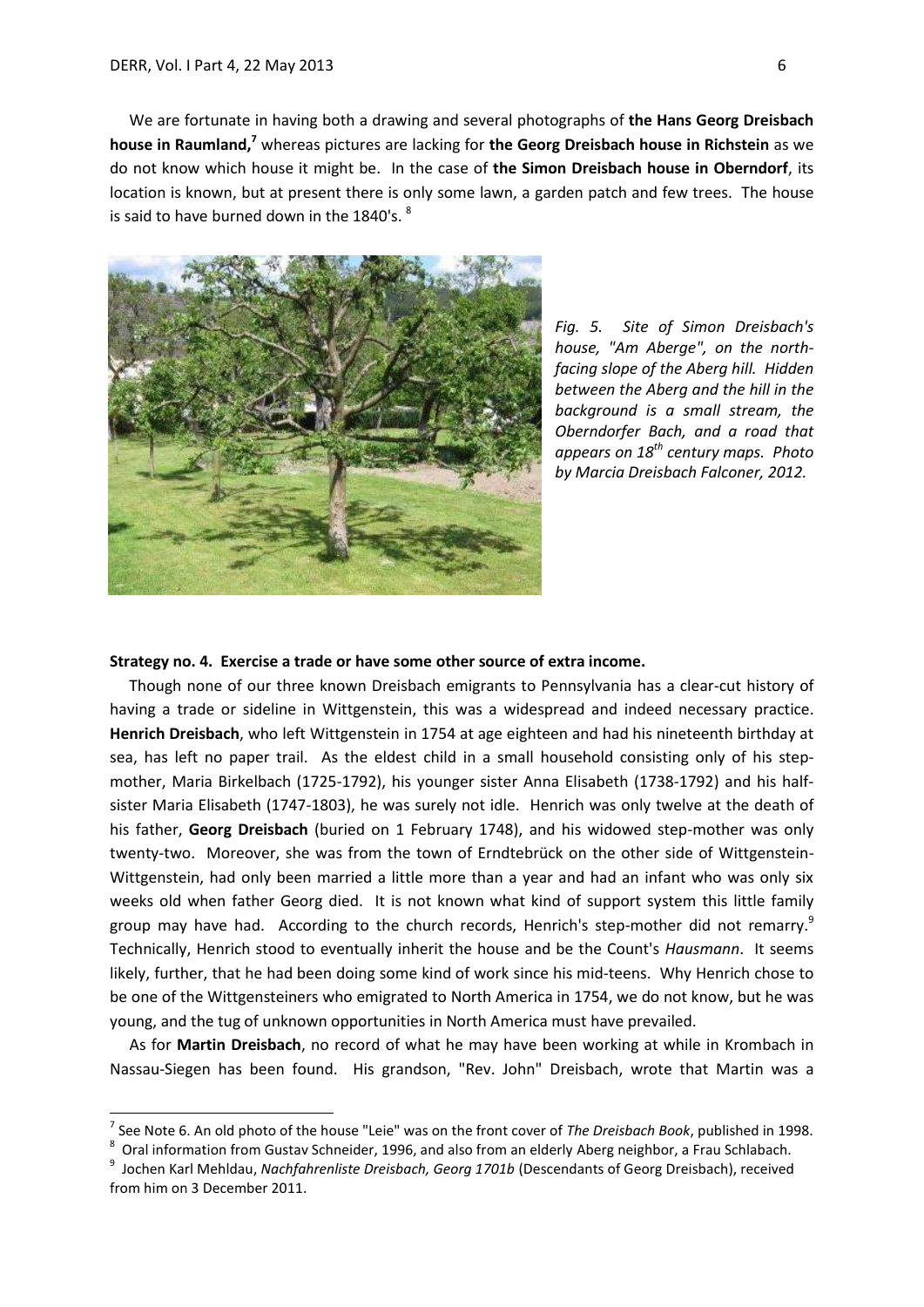blacksmith by trade.<sup>10</sup> Whether Martin already worked as a blacksmith while living in Krombach, or took to the trade in Pennsylvania, is not known.

 With regard to **Simon Dreisbach** we are both better informed, and yet more at sea. Simon was the only one of the three emigrants who was an official householder -- in effect, a tenant-vassal of the Count (until 1735 this was the harsh Count August, and from 1735 onward, the more humane but still strict Count Friedrich). In Simon's case, our confusion arises from there being many pages of recently discovered documents that are in some way connected with his various activities, but whose interpretation is not always obvious. Future DERRs will attempt to trace the main aspects of these documents. DERR no. 6 is planned to be a presentation of an early letter written by Simon, in which he specifically mentions "my profession".

 There is one recently identified instance of a family member exercising a trade which will interest the descendants of Simon Dreisbach. Simon's mother, **Margreth Sassmannshausen**, was the daughter of a master carpenter, **Johannes Sassmannshausen**. The house that he built in Nassau-Siegen in 1696, the year before his daughter Margreth married **Georg Wilhelm Dreisbach**, is indeed the work of a master. Sassmannshausen must have had a reputation that extended outside Wittgenstein to be hired to build a house as imposing as this one in the town that is now known as Dreis-Tiefenbach.



*Fig. 6. House in the former village of Dreisbach, Siegerland, now part of Dreis-Tiefenbach in today's Siegen-Wittgenstein. An inscription above the door says the house was built in 1696 by Johannes Sassmannshausen of Oberndorf. He was Simon Dreisbach's grandfather. Photograph prior to 1974. 11*

 Johannes Sassmannshausen is not known to have been a full-time housebuilder. At present no other house by him has been documented. He has been mistakenly called a "master distiller," but was in fact a master carpenter.<sup>12</sup> Born in 1648, Sassmannshausen lived in the house "Am Aberge" in Oberndorf from his marriage in 1679 until his death in 1722. $13$  He lived to see the baptism in

<sup>11</sup> Herbert Kienzler, *Siegerländer Fachwerkhäuser,* herausgegeben vom Kreis Siegen, Siegen, Verlag Vörlander, 1974, no. 34 in the photo appendix.Reproduction rights for further use pending.

 $10$  "Rev. John's" account will be discussed in a later DERR.

 $12$  This disparity was discovered by Jochen Karl Mehldau (communication to the author of 20 January 2012).

<sup>&</sup>lt;sup>13</sup>. See Werner Wied, *Die Feudinger Höfe*, published by "Auf den Höfen", Bad Laasphe-Rückershausen, 1991, p. 406, where Sassmannshausen is erroneously termed a "*Meister Brenner"* (master distiller).